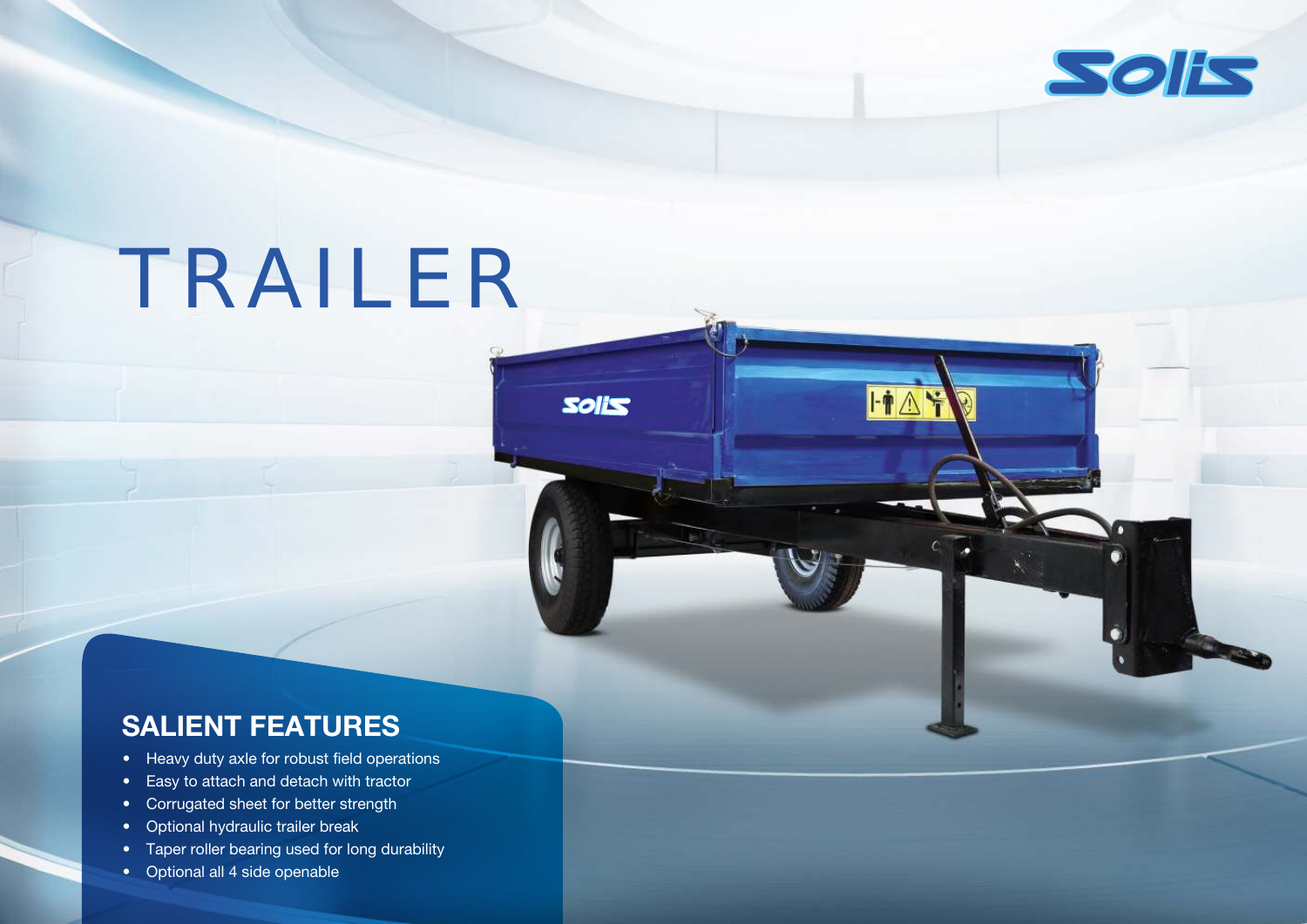### **TRAILER**

Solis trailers have a rugged design to stand up to even the toughest loading and hauling demands under all conditions. The hydraulic unloading and collapsible side panels help to unload the material effortlessly.

#### **TECHNICAL SPECIFICATIONS**

| <b>Tipping Trailer Single Axle</b>        |                            |                            |                         |               |               |                  | <b>Non Tipping Trailer Single Axle</b>  |                            |                         |               |               |               |
|-------------------------------------------|----------------------------|----------------------------|-------------------------|---------------|---------------|------------------|-----------------------------------------|----------------------------|-------------------------|---------------|---------------|---------------|
| <b>O</b> Model                            | SLSTT-1                    | SLSTT-2                    | SLSTT-3                 | SLSTT-5       | SLSTT-8       | <b>SLSTT-10</b>  | <b>O</b> Model                          | SLSNTT-2                   | SLSNTT-3                | SLSNTT-5      | SLSNTT-8      | SLSNTT-10     |
| Loading Capacity (kg)                     | 1000                       | 2000                       | 3000                    | 5000          | 8000          | 10000            | Loading Capacity (kg)                   | 2000                       | 3000                    | 5000          | 8000          | 10000         |
| Dimension (mm)                            | 2000x1200x355              | 2130x1370x533              | 2435x1830x610           | 3050x1830x610 | 3650x1830x610 | 3960x1830x610    | $\mathbf{F}$ Dimension (mm)             | 2130x1370x533              | 2435x1830x610           | 3050x1830x610 | 3650x1830x610 | 3960x1830x610 |
| $\mathbb{M}_\bullet$<br>Main Chassis (mm) | 100x50                     | 100x50                     | 125x65                  | 150x75        | 200x75        |                  | X<br>Main Chassis (mm)                  | 100x50                     | 125x65                  | 150x75        | 200x75        |               |
| Floor Sheet (mm)                          |                            | $\overline{3}$             |                         |               |               | Floor Sheet (mm) | $\mathbf{3}$                            |                            |                         |               |               |               |
| <b>EXECUTE:</b> Side Wall Sheet (mm)      |                            |                            | $\overline{2}$          |               |               |                  | <b>EXECUTE:</b> Side Wall Sheet (mm)    |                            | $2^{\circ}$             |               |               |               |
| Tyre Tyre                                 | 12/16                      | 600x16                     | 750x16                  | 900x16        |               |                  | $Q_F$ Tyre                              | 600x16                     | 750x16<br>900x16        |               |               |               |
| <b>Ring Hitch Dia (mm)</b>                |                            | 45                         |                         |               | 50            |                  | Ring Hitch Dia (mm)                     | 45                         | 50                      |               |               |               |
| Hyd.Cylinder Cap. (Ton)                   | $2^{\circ}$                | $\overline{3}$             | 10                      | 15            | 20            |                  |                                         |                            |                         |               |               |               |
| Axle (Break Optional) mm                  | 50                         | 65                         | 75                      |               | 90            |                  | Axle (Break Optional) mm                | 65                         | 75                      |               | 90            |               |
| Axle Bearing                              | 32209 Inner<br>32209 Outer | 32209 Inner<br>32210 Outer | 32213 Inner 32216 Outer |               |               |                  | $\circledcirc$<br><b>Axle Bearing</b>   | 32209 Inner<br>32210 Outer | 32213 Inner 32216 Outer |               |               |               |
| $\bigcirc$ Weight (Kg)                    | 300                        | 600                        | 915                     | 1250          | 1550          | 1800             | $\bigotimes$ Weight (Kg)                | 500                        | 800                     | 1100          | 1400          | 1650          |
| <b>over (HP)</b>                          | 18-26                      | $20 - 26$                  | $35 - 50$               | $50 - 70$     | 70-90         | $90 - 120$       | $\delta$ 0<br><b>Tractor Power (HP)</b> | $20 - 26$                  | $35 - 50$               | $50 - 70$     | 70-90         | $90 - 120$    |



**INTERNATIONAL TRACTORS LIMITED**

**International Business Office:** Teri School of Advanced Studies, Plot No.10, Institutional Area, Vasant Kunj, New Delhi-110070 (India) **Phone:** +91 11 66 45 5200 | **Work:** Jalandhar Road, Hoshiarpur - 146022, Punjab (India) | **Phone**: +91-01882-522220/ 522221 **Fax:**+91- 01882-522222 | **Email:** info@solis.com | **URL:** www.solistractors.com

Auth. Dealer